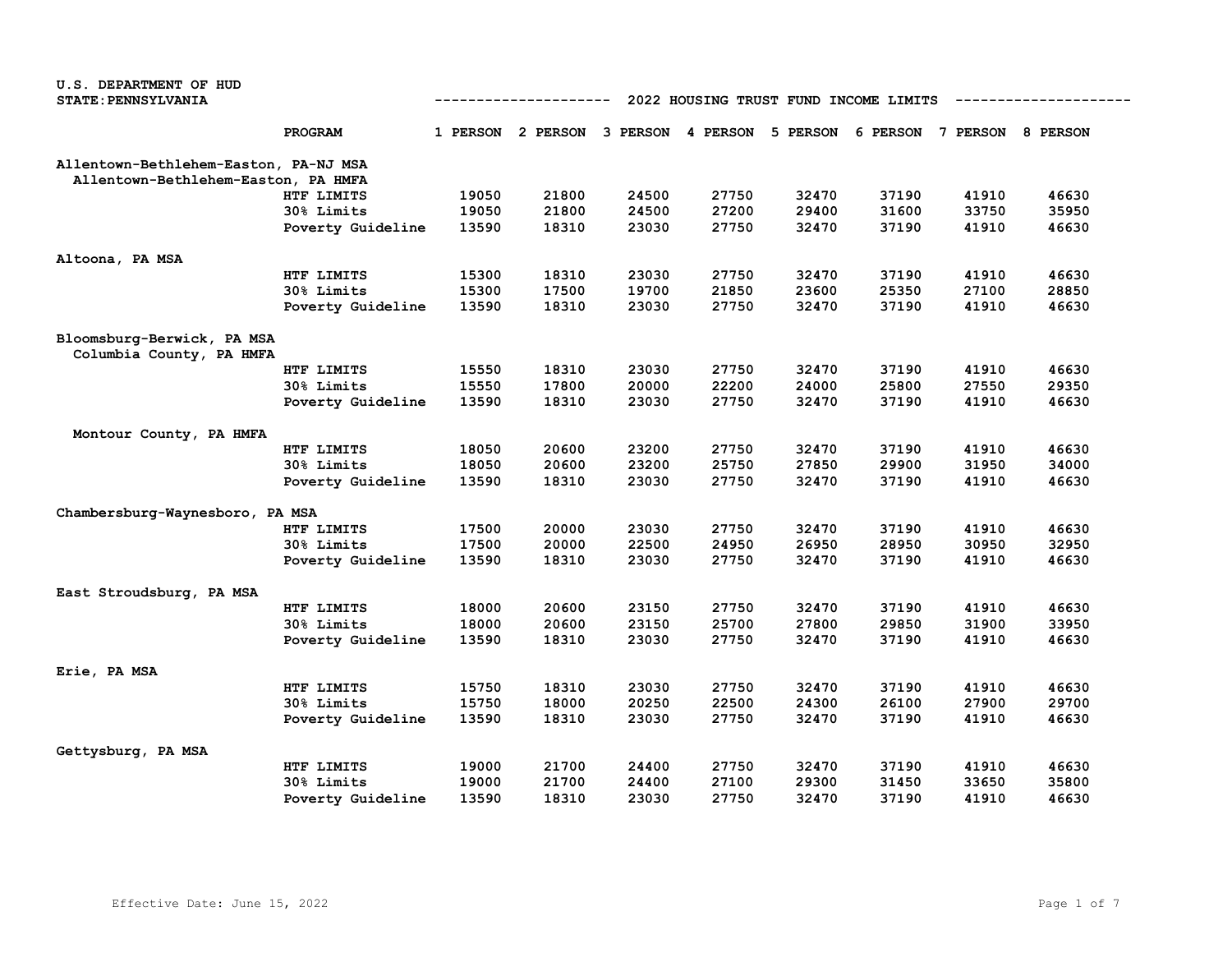| U.S. DEPARTMENT OF HUD                          |                   |                                                     |       |       |       |       |                                                                         |       |       |  |
|-------------------------------------------------|-------------------|-----------------------------------------------------|-------|-------|-------|-------|-------------------------------------------------------------------------|-------|-------|--|
| <b>STATE: PENNSYLVANIA</b>                      |                   | 2022 HOUSING TRUST FUND INCOME LIMITS<br>---------- |       |       |       |       |                                                                         |       |       |  |
|                                                 | PROGRAM           |                                                     |       |       |       |       | 1 PERSON 2 PERSON 3 PERSON 4 PERSON 5 PERSON 6 PERSON 7 PERSON 8 PERSON |       |       |  |
| Harrisburg-Carlisle, PA MSA                     |                   |                                                     |       |       |       |       |                                                                         |       |       |  |
|                                                 | HTF LIMITS        | 19850                                               | 22650 | 25500 | 28300 | 32470 | 37190                                                                   | 41910 | 46630 |  |
|                                                 | 30% Limits        | 19850                                               | 22650 | 25500 | 28300 | 30600 | 32850                                                                   | 35100 | 37400 |  |
|                                                 | Poverty Guideline | 13590                                               | 18310 | 23030 | 27750 | 32470 | 37190                                                                   | 41910 | 46630 |  |
| Johnstown, PA MSA                               |                   |                                                     |       |       |       |       |                                                                         |       |       |  |
|                                                 | HTF LIMITS        | 15400                                               | 18310 | 23030 | 27750 | 32470 | 37190                                                                   | 41910 | 46630 |  |
|                                                 | 30% Limits        | 15400                                               | 17600 | 19800 | 21950 | 23750 | 25500                                                                   | 27250 | 29000 |  |
|                                                 | Poverty Guideline | 13590                                               | 18310 | 23030 | 27750 | 32470 | 37190                                                                   | 41910 | 46630 |  |
| Lancaster, PA MSA                               |                   |                                                     |       |       |       |       |                                                                         |       |       |  |
|                                                 | HTF LIMITS        | 18950                                               | 21650 | 24350 | 27750 | 32470 | 37190                                                                   | 41910 | 46630 |  |
|                                                 | 30% Limits        | 18950                                               | 21650 | 24350 | 27050 | 29250 | 31400                                                                   | 33550 | 35750 |  |
|                                                 | Poverty Guideline | 13590                                               | 18310 | 23030 | 27750 | 32470 | 37190                                                                   | 41910 | 46630 |  |
| Lebanon, PA MSA                                 |                   |                                                     |       |       |       |       |                                                                         |       |       |  |
|                                                 | HTF LIMITS        | 17900                                               | 20450 | 23030 | 27750 | 32470 | 37190                                                                   | 41910 | 46630 |  |
|                                                 | 30% Limits        | 17900                                               | 20450 | 23000 | 25550 | 27600 | 29650                                                                   | 31700 | 33750 |  |
|                                                 | Poverty Guideline | 13590                                               | 18310 | 23030 | 27750 | 32470 | 37190                                                                   | 41910 | 46630 |  |
| New York-Newark-Jersey City, NY-NJ-PA MSA       |                   |                                                     |       |       |       |       |                                                                         |       |       |  |
| Pike County, PA HMFA                            |                   |                                                     |       |       |       |       |                                                                         |       |       |  |
|                                                 | HTF LIMITS        | 18550                                               | 21200 | 23850 | 27750 | 32470 | 37190                                                                   | 41910 | 46630 |  |
|                                                 | 30% Limits        | 18550                                               | 21200 | 23850 | 26450 | 28600 | 30700                                                                   | 32800 | 34950 |  |
|                                                 | Poverty Guideline | 13590                                               | 18310 | 23030 | 27750 | 32470 | 37190                                                                   | 41910 | 46630 |  |
| Philadelphia-Camden-Wilmington, PA-NJ-DE-MD MSA |                   |                                                     |       |       |       |       |                                                                         |       |       |  |
|                                                 | HTF LIMITS        | 22150                                               | 25300 | 28450 | 31600 | 34150 | 37190                                                                   | 41910 | 46630 |  |
|                                                 | <b>30% Limits</b> | 22150                                               | 25300 | 28450 | 31600 | 34150 | 36700                                                                   | 39200 | 41750 |  |
|                                                 | Poverty Guideline | 13590                                               | 18310 | 23030 | 27750 | 32470 | 37190                                                                   | 41910 | 46630 |  |
| Pittsburgh, PA MSA                              |                   |                                                     |       |       |       |       |                                                                         |       |       |  |
| Armstrong County, PA HMFA                       |                   |                                                     |       |       |       |       |                                                                         |       |       |  |
|                                                 | HTF LIMITS        | 16000                                               | 18310 | 23030 | 27750 | 32470 | 37190                                                                   | 41910 | 46630 |  |
|                                                 | 30% Limits        | 16000                                               | 18300 | 20600 | 22850 | 24700 | 26550                                                                   | 28350 | 30200 |  |
|                                                 | Poverty Guideline | 13590                                               | 18310 | 23030 | 27750 | 32470 | 37190                                                                   | 41910 | 46630 |  |
| Pittsburgh, PA HMFA                             |                   |                                                     |       |       |       |       |                                                                         |       |       |  |
|                                                 | HTF LIMITS        | 19950                                               | 22800 | 25650 | 28450 | 32470 | 37190                                                                   | 41910 | 46630 |  |
|                                                 | 30% Limits        | 19950                                               | 22800 | 25650 | 28450 | 30750 | 33050                                                                   | 35300 | 37600 |  |
|                                                 | Poverty Guideline | 13590                                               | 18310 | 23030 | 27750 | 32470 | 37190                                                                   | 41910 | 46630 |  |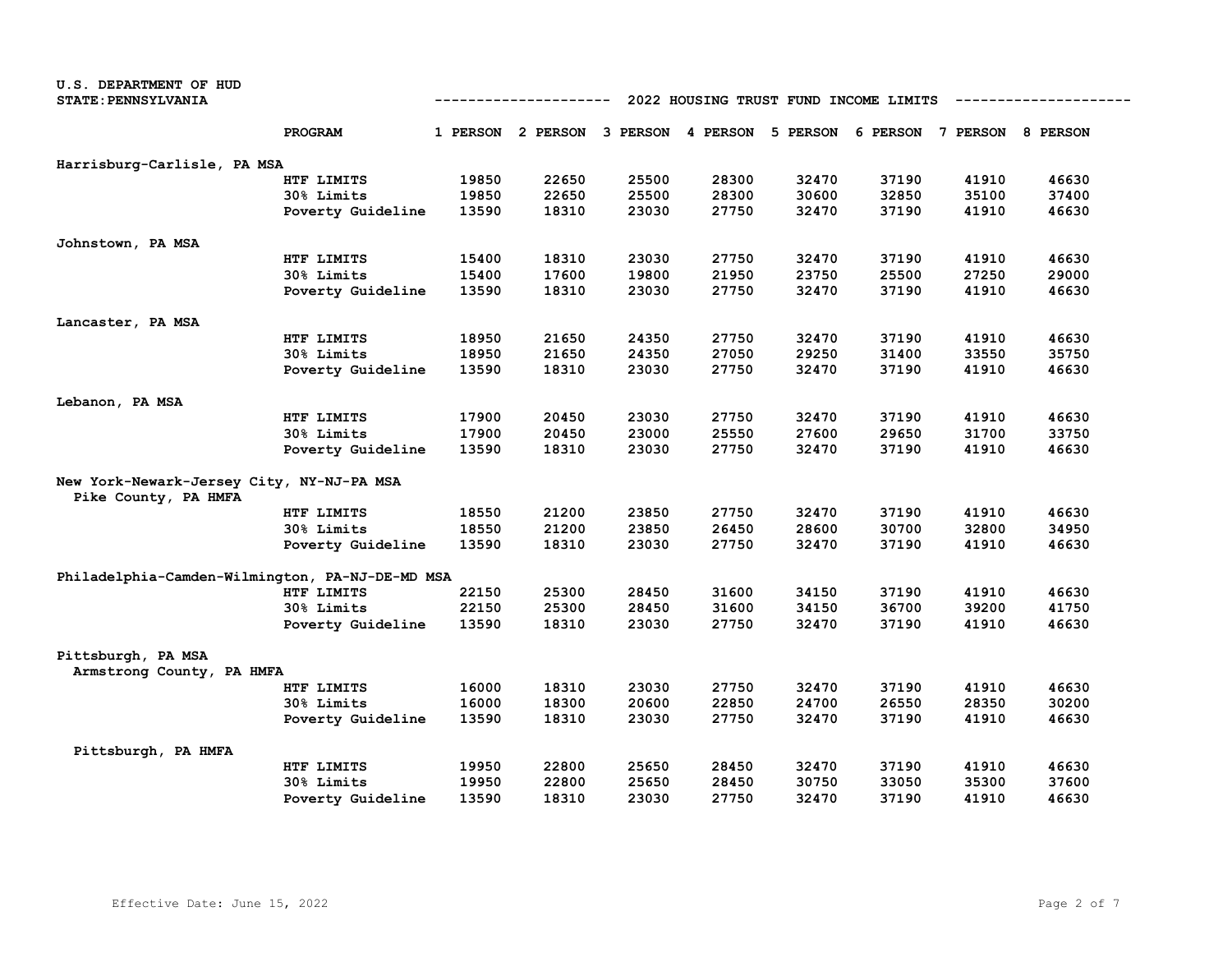| U.S. DEPARTMENT OF HUD<br><b>STATE: PENNSYLVANIA</b> |                   | 2022 HOUSING TRUST FUND INCOME LIMITS<br>----------- |       |       |       |                                                                         |       |       |       |
|------------------------------------------------------|-------------------|------------------------------------------------------|-------|-------|-------|-------------------------------------------------------------------------|-------|-------|-------|
|                                                      | PROGRAM           |                                                      |       |       |       | 1 PERSON 2 PERSON 3 PERSON 4 PERSON 5 PERSON 6 PERSON 7 PERSON 8 PERSON |       |       |       |
| Reading, PA MSA                                      |                   |                                                      |       |       |       |                                                                         |       |       |       |
|                                                      | HTF LIMITS        | 19050                                                | 21800 | 24500 | 27750 | 32470                                                                   | 37190 | 41910 | 46630 |
|                                                      | 30% Limits        | 19050                                                | 21800 | 24500 | 27200 | 29400                                                                   | 31600 | 33750 | 35950 |
|                                                      | Poverty Guideline | 13590                                                | 18310 | 23030 | 27750 | 32470                                                                   | 37190 | 41910 | 46630 |
| Scranton--Wilkes-Barre, PA MSA                       |                   |                                                      |       |       |       |                                                                         |       |       |       |
|                                                      | HTF LIMITS        | 15600                                                | 18310 | 23030 | 27750 | 32470                                                                   | 37190 | 41910 | 46630 |
|                                                      | 30% Limits        | 15600                                                | 17800 | 20050 | 22250 | 24050                                                                   | 25850 | 27600 | 29400 |
|                                                      | Poverty Guideline | 13590                                                | 18310 | 23030 | 27750 | 32470                                                                   | 37190 | 41910 | 46630 |
| State College, PA MSA                                |                   |                                                      |       |       |       |                                                                         |       |       |       |
|                                                      | HTF LIMITS        | 20450                                                | 23400 | 26300 | 29200 | 32470                                                                   | 37190 | 41910 | 46630 |
|                                                      | 30% Limits        | 20450                                                | 23400 | 26300 | 29200 | 31550                                                                   | 33900 | 36250 | 38550 |
|                                                      | Poverty Guideline | 13590                                                | 18310 | 23030 | 27750 | 32470                                                                   | 37190 | 41910 | 46630 |
| Williamsport, PA MSA                                 |                   |                                                      |       |       |       |                                                                         |       |       |       |
|                                                      | HTF LIMITS        | 16000                                                | 18310 | 23030 | 27750 | 32470                                                                   | 37190 | 41910 | 46630 |
|                                                      | 30% Limits        | 16000                                                | 18300 | 20600 | 22850 | 24700                                                                   | 26550 | 28350 | 30200 |
|                                                      | Poverty Guideline | 13590                                                | 18310 | 23030 | 27750 | 32470                                                                   | 37190 | 41910 | 46630 |
| York-Hanover, PA MSA                                 |                   |                                                      |       |       |       |                                                                         |       |       |       |
|                                                      | HTF LIMITS        | 19250                                                | 22000 | 24750 | 27750 | 32470                                                                   | 37190 | 41910 | 46630 |
|                                                      | <b>30% Limits</b> | 19250                                                | 22000 | 24750 | 27450 | 29650                                                                   | 31850 | 34050 | 36250 |
|                                                      | Poverty Guideline | 13590                                                | 18310 | 23030 | 27750 | 32470                                                                   | 37190 | 41910 | 46630 |
| Youngstown-Warren-Boardman, OH-PA MSA                |                   |                                                      |       |       |       |                                                                         |       |       |       |
| Sharon, PA HMFA                                      | HTF LIMITS        | 15650                                                | 18310 | 23030 | 27750 | 32470                                                                   | 37190 | 41910 | 46630 |
|                                                      | <b>30% Limits</b> | 15650                                                | 17900 | 20150 | 22350 | 24150                                                                   | 25950 | 27750 | 29550 |
|                                                      | Poverty Guideline | 13590                                                | 18310 | 23030 | 27750 | 32470                                                                   | 37190 | 41910 | 46630 |
| Bedford County, PA                                   |                   |                                                      |       |       |       |                                                                         |       |       |       |
|                                                      | HTF LIMITS        | 15300                                                | 18310 | 23030 | 27750 | 32470                                                                   | 37190 | 41910 | 46630 |
|                                                      | 30% Limits        | 15300                                                | 17500 | 19700 | 21850 | 23600                                                                   | 25350 | 27100 | 28850 |
|                                                      | Poverty Guideline | 13590                                                | 18310 | 23030 | 27750 | 32470                                                                   | 37190 | 41910 | 46630 |
| Bradford County, PA                                  |                   |                                                      |       |       |       |                                                                         |       |       |       |
|                                                      | HTF LIMITS        | 15300                                                | 18310 | 23030 | 27750 | 32470                                                                   | 37190 | 41910 | 46630 |
|                                                      | <b>30% Limits</b> | 15300                                                | 17500 | 19700 | 21850 | 23600                                                                   | 25350 | 27100 | 28850 |
|                                                      | Poverty Guideline | 13590                                                | 18310 | 23030 | 27750 | 32470                                                                   | 37190 | 41910 | 46630 |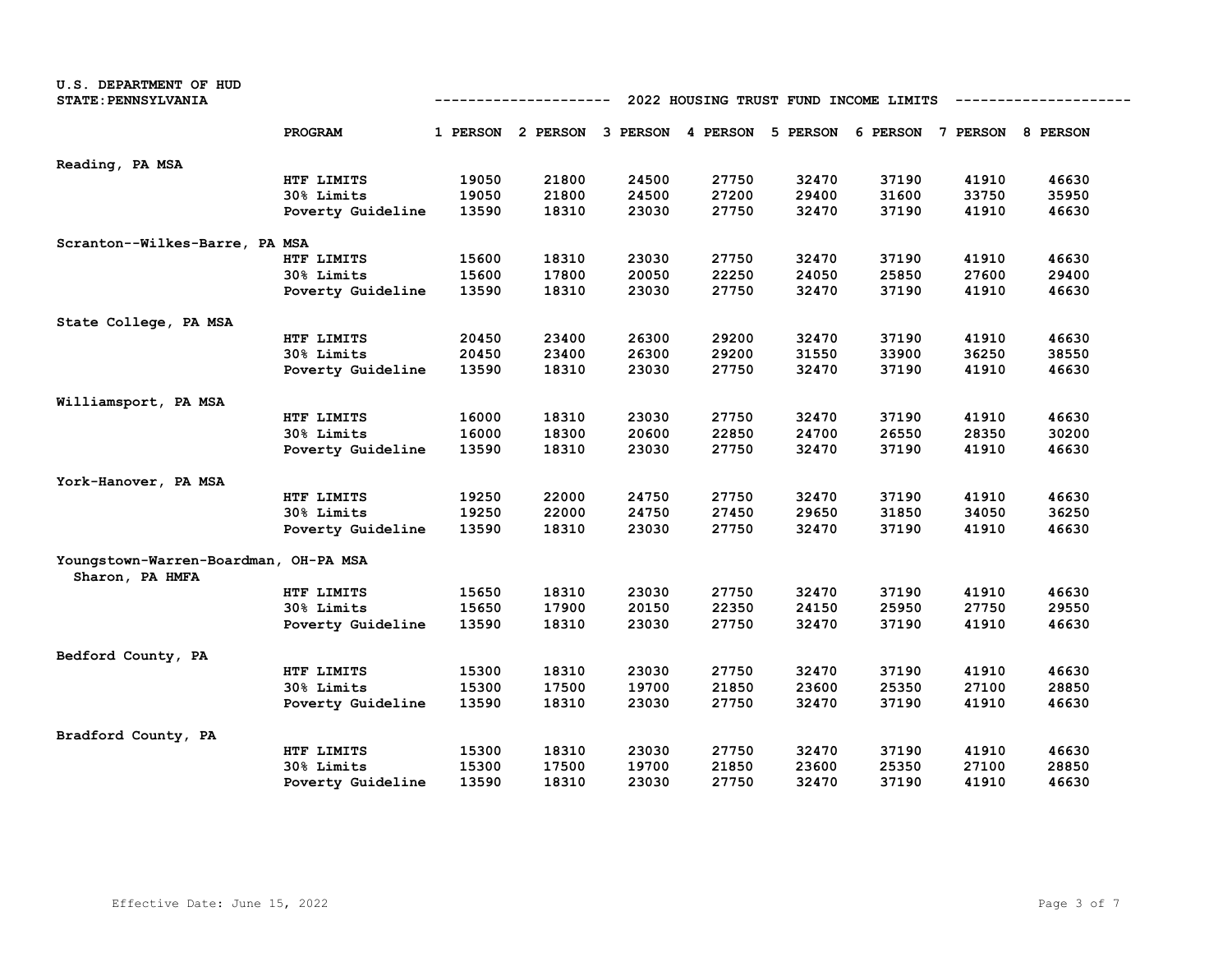| U.S. DEPARTMENT OF HUD<br><b>STATE: PENNSYLVANIA</b> |                   |       | -----------                                                             |       |       |       | 2022 HOUSING TRUST FUND INCOME LIMITS |       |       |
|------------------------------------------------------|-------------------|-------|-------------------------------------------------------------------------|-------|-------|-------|---------------------------------------|-------|-------|
|                                                      | PROGRAM           |       | 1 PERSON 2 PERSON 3 PERSON 4 PERSON 5 PERSON 6 PERSON 7 PERSON 8 PERSON |       |       |       |                                       |       |       |
| Cameron County, PA                                   |                   |       |                                                                         |       |       |       |                                       |       |       |
|                                                      | HTF LIMITS        | 15300 | 18310                                                                   | 23030 | 27750 | 32470 | 37190                                 | 41910 | 46630 |
|                                                      | 30% Limits        | 15300 | 17500                                                                   | 19700 | 21850 | 23600 | 25350                                 | 27100 | 28850 |
|                                                      | Poverty Guideline | 13590 | 18310                                                                   | 23030 | 27750 | 32470 | 37190                                 | 41910 | 46630 |
| Clarion County, PA                                   |                   |       |                                                                         |       |       |       |                                       |       |       |
|                                                      | HTF LIMITS        | 15300 | 18310                                                                   | 23030 | 27750 | 32470 | 37190                                 | 41910 | 46630 |
|                                                      | 30% Limits        | 15300 | 17500                                                                   | 19700 | 21850 | 23600 | 25350                                 | 27100 | 28850 |
|                                                      | Poverty Guideline | 13590 | 18310                                                                   | 23030 | 27750 | 32470 | 37190                                 | 41910 | 46630 |
| Clearfield County, PA                                |                   |       |                                                                         |       |       |       |                                       |       |       |
|                                                      | HTF LIMITS        | 15300 | 18310                                                                   | 23030 | 27750 | 32470 | 37190                                 | 41910 | 46630 |
|                                                      | 30% Limits        | 15300 | 17500                                                                   | 19700 | 21850 | 23600 | 25350                                 | 27100 | 28850 |
|                                                      | Poverty Guideline | 13590 | 18310                                                                   | 23030 | 27750 | 32470 | 37190                                 | 41910 | 46630 |
| Clinton County, PA                                   |                   |       |                                                                         |       |       |       |                                       |       |       |
|                                                      | HTF LIMITS        | 15300 | 18310                                                                   | 23030 | 27750 | 32470 | 37190                                 | 41910 | 46630 |
|                                                      | 30% Limits        | 15300 | 17500                                                                   | 19700 | 21850 | 23600 | 25350                                 | 27100 | 28850 |
|                                                      | Poverty Guideline | 13590 | 18310                                                                   | 23030 | 27750 | 32470 | 37190                                 | 41910 | 46630 |
| Crawford County, PA                                  |                   |       |                                                                         |       |       |       |                                       |       |       |
|                                                      | HTF LIMITS        | 15300 | 18310                                                                   | 23030 | 27750 | 32470 | 37190                                 | 41910 | 46630 |
|                                                      | 30% Limits        | 15300 | 17500                                                                   | 19700 | 21850 | 23600 | 25350                                 | 27100 | 28850 |
|                                                      | Poverty Guideline | 13590 | 18310                                                                   | 23030 | 27750 | 32470 | 37190                                 | 41910 | 46630 |
| Elk County, PA                                       |                   |       |                                                                         |       |       |       |                                       |       |       |
|                                                      | HTF LIMITS        | 16400 | 18750                                                                   | 23030 | 27750 | 32470 | 37190                                 | 41910 | 46630 |
|                                                      | 30% Limits        | 16400 | 18750                                                                   | 21100 | 23400 | 25300 | 27150                                 | 29050 | 30900 |
|                                                      | Poverty Guideline | 13590 | 18310                                                                   | 23030 | 27750 | 32470 | 37190                                 | 41910 | 46630 |
| Forest County, PA                                    |                   |       |                                                                         |       |       |       |                                       |       |       |
|                                                      | HTF LIMITS        | 15300 | 18310                                                                   | 23030 | 27750 | 32470 | 37190                                 | 41910 | 46630 |
|                                                      | 30% Limits        | 15300 | 17500                                                                   | 19700 | 21850 | 23600 | 25350                                 | 27100 | 28850 |
|                                                      | Poverty Guideline | 13590 | 18310                                                                   | 23030 | 27750 | 32470 | 37190                                 | 41910 | 46630 |
| Fulton County, PA                                    |                   |       |                                                                         |       |       |       |                                       |       |       |
|                                                      | HTF LIMITS        | 15300 | 18310                                                                   | 23030 | 27750 | 32470 | 37190                                 | 41910 | 46630 |
|                                                      | 30% Limits        | 15300 | 17500                                                                   | 19700 | 21850 | 23600 | 25350                                 | 27100 | 28850 |
|                                                      | Poverty Guideline | 13590 | 18310                                                                   | 23030 | 27750 | 32470 | 37190                                 | 41910 | 46630 |
| Greene County, PA                                    |                   |       |                                                                         |       |       |       |                                       |       |       |
|                                                      | HTF LIMITS        | 16500 | 18850                                                                   | 23030 | 27750 | 32470 | 37190                                 | 41910 | 46630 |
|                                                      | 30% Limits        | 16500 | 18850                                                                   | 21200 | 23550 | 25450 | 27350                                 | 29250 | 31100 |
|                                                      | Poverty Guideline | 13590 | 18310                                                                   | 23030 | 27750 | 32470 | 37190                                 | 41910 | 46630 |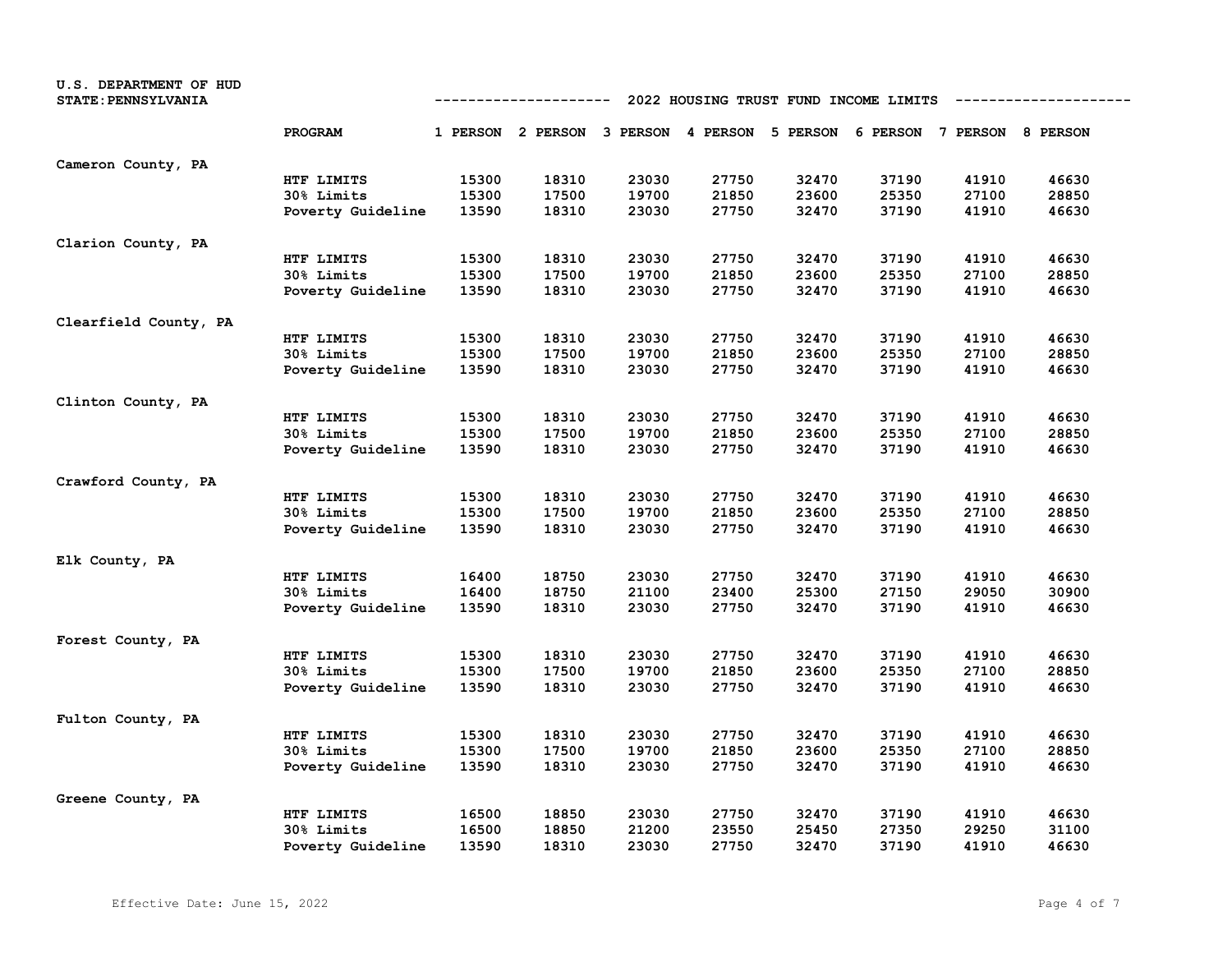| U.S. DEPARTMENT OF HUD<br><b>STATE: PENNSYLVANIA</b> |                   |       | ----------                                                              |       |       |       | 2022 HOUSING TRUST FUND INCOME LIMITS |       |       |
|------------------------------------------------------|-------------------|-------|-------------------------------------------------------------------------|-------|-------|-------|---------------------------------------|-------|-------|
|                                                      | PROGRAM           |       | 1 PERSON 2 PERSON 3 PERSON 4 PERSON 5 PERSON 6 PERSON 7 PERSON 8 PERSON |       |       |       |                                       |       |       |
| Huntingdon County, PA                                |                   |       |                                                                         |       |       |       |                                       |       |       |
|                                                      | HTF LIMITS        | 15300 | 18310                                                                   | 23030 | 27750 | 32470 | 37190                                 | 41910 | 46630 |
|                                                      | 30% Limits        | 15300 | 17500                                                                   | 19700 | 21850 | 23600 | 25350                                 | 27100 | 28850 |
|                                                      | Poverty Guideline | 13590 | 18310                                                                   | 23030 | 27750 | 32470 | 37190                                 | 41910 | 46630 |
| Indiana County, PA                                   |                   |       |                                                                         |       |       |       |                                       |       |       |
|                                                      | HTF LIMITS        | 15450 | 18310                                                                   | 23030 | 27750 | 32470 | 37190                                 | 41910 | 46630 |
|                                                      | 30% Limits        | 15450 | 17650                                                                   | 19850 | 22050 | 23850 | 25600                                 | 27350 | 29150 |
|                                                      | Poverty Guideline | 13590 | 18310                                                                   | 23030 | 27750 | 32470 | 37190                                 | 41910 | 46630 |
| Jefferson County, PA                                 |                   |       |                                                                         |       |       |       |                                       |       |       |
|                                                      | HTF LIMITS        | 15300 | 18310                                                                   | 23030 | 27750 | 32470 | 37190                                 | 41910 | 46630 |
|                                                      | 30% Limits        | 15300 | 17500                                                                   | 19700 | 21850 | 23600 | 25350                                 | 27100 | 28850 |
|                                                      | Poverty Guideline | 13590 | 18310                                                                   | 23030 | 27750 | 32470 | 37190                                 | 41910 | 46630 |
| Juniata County, PA                                   |                   |       |                                                                         |       |       |       |                                       |       |       |
|                                                      | HTF LIMITS        | 16050 | 18350                                                                   | 23030 | 27750 | 32470 | 37190                                 | 41910 | 46630 |
|                                                      | 30% Limits        | 16050 | 18350                                                                   | 20650 | 22900 | 24750 | 26600                                 | 28400 | 30250 |
|                                                      | Poverty Guideline | 13590 | 18310                                                                   | 23030 | 27750 | 32470 | 37190                                 | 41910 | 46630 |
| Lawrence County, PA                                  |                   |       |                                                                         |       |       |       |                                       |       |       |
|                                                      | HTF LIMITS        | 15400 | 18310                                                                   | 23030 | 27750 | 32470 | 37190                                 | 41910 | 46630 |
|                                                      | 30% Limits        | 15400 | 17600                                                                   | 19800 | 21950 | 23750 | 25500                                 | 27250 | 29000 |
|                                                      | Poverty Guideline | 13590 | 18310                                                                   | 23030 | 27750 | 32470 | 37190                                 | 41910 | 46630 |
| McKean County, PA                                    |                   |       |                                                                         |       |       |       |                                       |       |       |
|                                                      | HTF LIMITS        | 15300 | 18310                                                                   | 23030 | 27750 | 32470 | 37190                                 | 41910 | 46630 |
|                                                      | 30% Limits        | 15300 | 17500                                                                   | 19700 | 21850 | 23600 | 25350                                 | 27100 | 28850 |
|                                                      | Poverty Guideline | 13590 | 18310                                                                   | 23030 | 27750 | 32470 | 37190                                 | 41910 | 46630 |
| Mifflin County, PA                                   |                   |       |                                                                         |       |       |       |                                       |       |       |
|                                                      | HTF LIMITS        | 15300 | 18310                                                                   | 23030 | 27750 | 32470 | 37190                                 | 41910 | 46630 |
|                                                      | 30% Limits        | 15300 | 17500                                                                   | 19700 | 21850 | 23600 | 25350                                 | 27100 | 28850 |
|                                                      | Poverty Guideline | 13590 | 18310                                                                   | 23030 | 27750 | 32470 | 37190                                 | 41910 | 46630 |
| Northumberland County, PA                            |                   |       |                                                                         |       |       |       |                                       |       |       |
|                                                      | HTF LIMITS        | 15300 | 18310                                                                   | 23030 | 27750 | 32470 | 37190                                 | 41910 | 46630 |
|                                                      | 30% Limits        | 15300 | 17500                                                                   | 19700 | 21850 | 23600 | 25350                                 | 27100 | 28850 |
|                                                      | Poverty Guideline | 13590 | 18310                                                                   | 23030 | 27750 | 32470 | 37190                                 | 41910 | 46630 |
| Potter County, PA                                    |                   |       |                                                                         |       |       |       |                                       |       |       |
|                                                      | HTF LIMITS        | 15300 | 18310                                                                   | 23030 | 27750 | 32470 | 37190                                 | 41910 | 46630 |
|                                                      | 30% Limits        | 15300 | 17500                                                                   | 19700 | 21850 | 23600 | 25350                                 | 27100 | 28850 |
|                                                      | Poverty Guideline | 13590 | 18310                                                                   | 23030 | 27750 | 32470 | 37190                                 | 41910 | 46630 |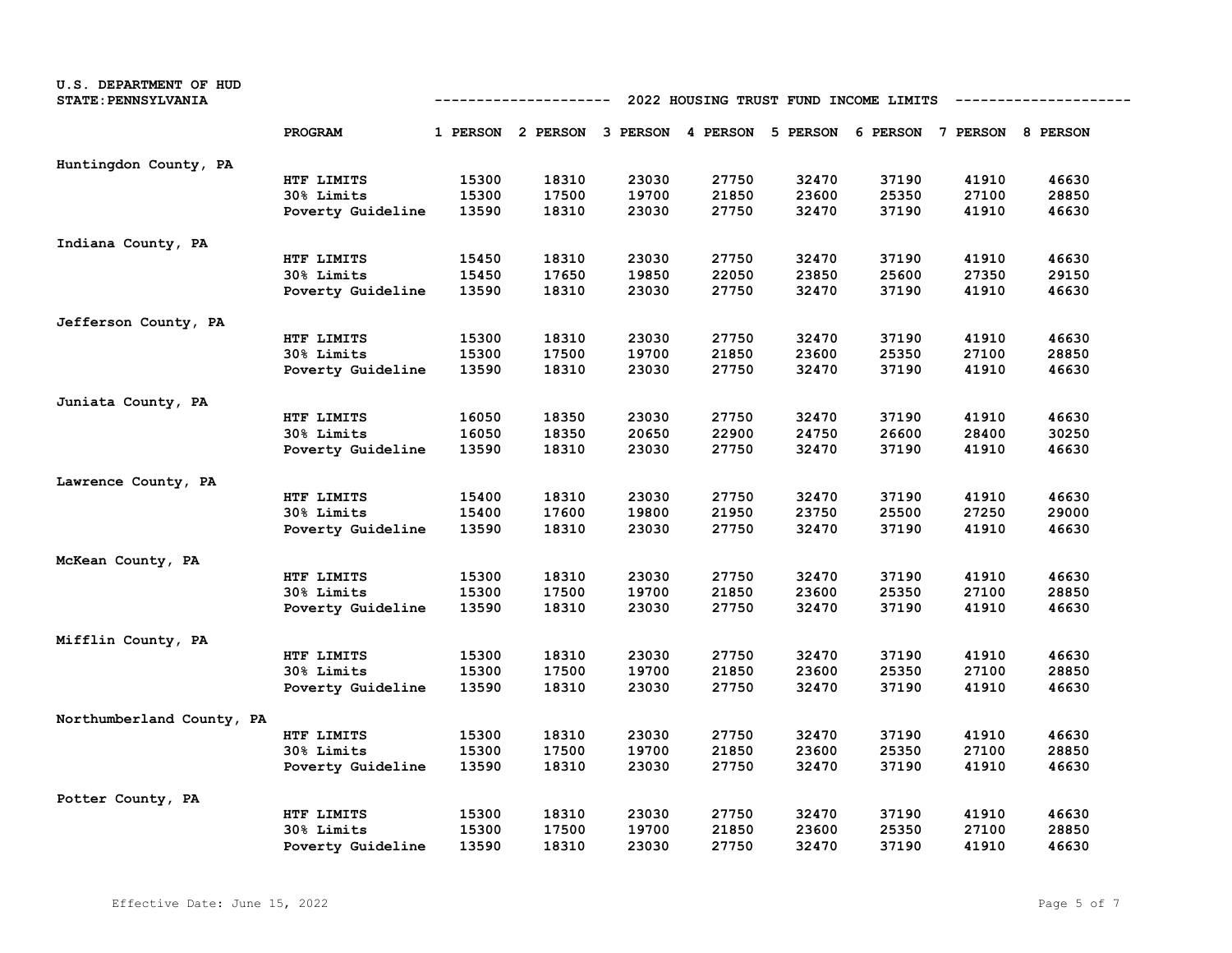| U.S. DEPARTMENT OF HUD<br><b>STATE: PENNSYLVANIA</b> |                   |       | ----------                                                              |       |       | 2022 HOUSING TRUST FUND INCOME LIMITS |       |       |       |
|------------------------------------------------------|-------------------|-------|-------------------------------------------------------------------------|-------|-------|---------------------------------------|-------|-------|-------|
|                                                      | PROGRAM           |       | 1 PERSON 2 PERSON 3 PERSON 4 PERSON 5 PERSON 6 PERSON 7 PERSON 8 PERSON |       |       |                                       |       |       |       |
| Schuylkill County, PA                                |                   |       |                                                                         |       |       |                                       |       |       |       |
|                                                      | HTF LIMITS        | 15850 | 18310                                                                   | 23030 | 27750 | 32470                                 | 37190 | 41910 | 46630 |
|                                                      | 30% Limits        | 15850 | 18100                                                                   | 20350 | 22600 | 24450                                 | 26250 | 28050 | 29850 |
|                                                      | Poverty Guideline | 13590 | 18310                                                                   | 23030 | 27750 | 32470                                 | 37190 | 41910 | 46630 |
| Snyder County, PA                                    |                   |       |                                                                         |       |       |                                       |       |       |       |
|                                                      | HTF LIMITS        | 15900 | 18310                                                                   | 23030 | 27750 | 32470                                 | 37190 | 41910 | 46630 |
|                                                      | 30% Limits        | 15900 | 18200                                                                   | 20450 | 22700 | 24550                                 | 26350 | 28150 | 30000 |
|                                                      | Poverty Guideline | 13590 | 18310                                                                   | 23030 | 27750 | 32470                                 | 37190 | 41910 | 46630 |
| Somerset County, PA                                  |                   |       |                                                                         |       |       |                                       |       |       |       |
|                                                      | HTF LIMITS        | 15300 | 18310                                                                   | 23030 | 27750 | 32470                                 | 37190 | 41910 | 46630 |
|                                                      | 30% Limits        | 15300 | 17500                                                                   | 19700 | 21850 | 23600                                 | 25350 | 27100 | 28850 |
|                                                      | Poverty Guideline | 13590 | 18310                                                                   | 23030 | 27750 | 32470                                 | 37190 | 41910 | 46630 |
| Sullivan County, PA                                  |                   |       |                                                                         |       |       |                                       |       |       |       |
|                                                      | HTF LIMITS        | 15300 | 18310                                                                   | 23030 | 27750 | 32470                                 | 37190 | 41910 | 46630 |
|                                                      | 30% Limits        | 15300 | 17500                                                                   | 19700 | 21850 | 23600                                 | 25350 | 27100 | 28850 |
|                                                      | Poverty Guideline | 13590 | 18310                                                                   | 23030 | 27750 | 32470                                 | 37190 | 41910 | 46630 |
| Susquehanna County, PA                               |                   |       |                                                                         |       |       |                                       |       |       |       |
|                                                      | HTF LIMITS        | 15550 | 18310                                                                   | 23030 | 27750 | 32470                                 | 37190 | 41910 | 46630 |
|                                                      | 30% Limits        | 15550 | 17800                                                                   | 20000 | 22200 | 24000                                 | 25800 | 27550 | 29350 |
|                                                      | Poverty Guideline | 13590 | 18310                                                                   | 23030 | 27750 | 32470                                 | 37190 | 41910 | 46630 |
| Tioga County, PA                                     |                   |       |                                                                         |       |       |                                       |       |       |       |
|                                                      | HTF LIMITS        | 15300 | 18310                                                                   | 23030 | 27750 | 32470                                 | 37190 | 41910 | 46630 |
|                                                      | <b>30% Limits</b> | 15300 | 17500                                                                   | 19700 | 21850 | 23600                                 | 25350 | 27100 | 28850 |
|                                                      | Poverty Guideline | 13590 | 18310                                                                   | 23030 | 27750 | 32470                                 | 37190 | 41910 | 46630 |
| Union County, PA                                     |                   |       |                                                                         |       |       |                                       |       |       |       |
|                                                      | HTF LIMITS        | 17200 | 19650                                                                   | 23030 | 27750 | 32470                                 | 37190 | 41910 | 46630 |
|                                                      | 30% Limits        | 17200 | 19650                                                                   | 22100 | 24550 | 26550                                 | 28500 | 30450 | 32450 |
|                                                      | Poverty Guideline | 13590 | 18310                                                                   | 23030 | 27750 | 32470                                 | 37190 | 41910 | 46630 |
| Venango County, PA                                   |                   |       |                                                                         |       |       |                                       |       |       |       |
|                                                      | HTF LIMITS        | 15300 | 18310                                                                   | 23030 | 27750 | 32470                                 | 37190 | 41910 | 46630 |
|                                                      | 30% Limits        | 15300 | 17500                                                                   | 19700 | 21850 | 23600                                 | 25350 | 27100 | 28850 |
|                                                      | Poverty Guideline | 13590 | 18310                                                                   | 23030 | 27750 | 32470                                 | 37190 | 41910 | 46630 |
| Warren County, PA                                    |                   |       |                                                                         |       |       |                                       |       |       |       |
|                                                      | HTF LIMITS        | 15300 | 18310                                                                   | 23030 | 27750 | 32470                                 | 37190 | 41910 | 46630 |
|                                                      | 30% Limits        | 15300 | 17500                                                                   | 19700 | 21850 | 23600                                 | 25350 | 27100 | 28850 |
|                                                      | Poverty Guideline | 13590 | 18310                                                                   | 23030 | 27750 | 32470                                 | 37190 | 41910 | 46630 |